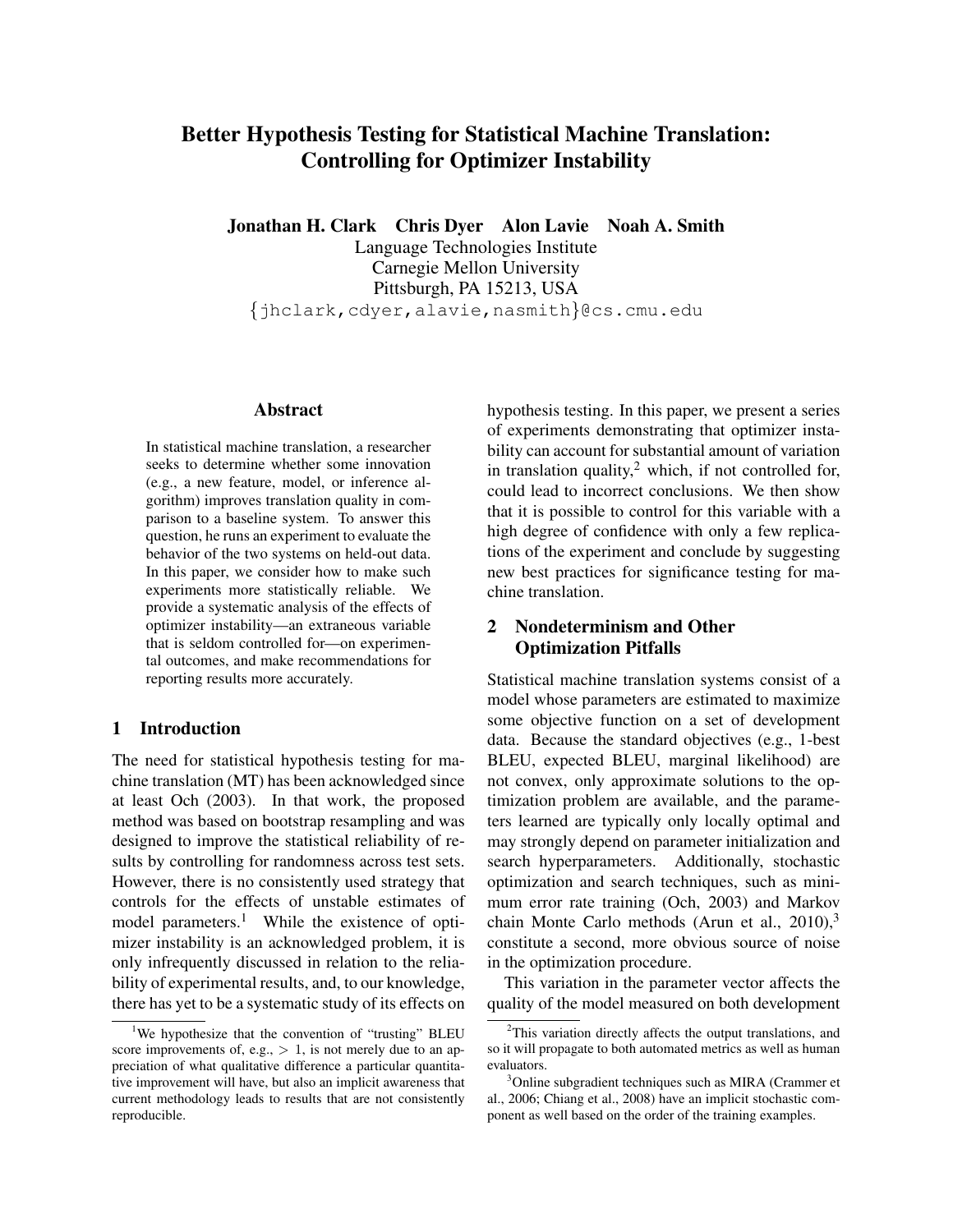data and held-out test data, independently of any experimental manipulation. Thus, when trying to determine whether the difference between two measurements is significant, it is necessary to control for variance due to noisy parameter estimates. This can be done by replication of the optimization procedure with different starting conditions (e.g., by running MERT many times).

Unfortunately, common practice in reporting machine translation results is to run the optimizer once per system configuration and to draw conclusions about the experimental manipulation from this single sample. However, it could be that a particular sample is on the "low" side of the distribution over optimizer outcomes (i.e., it results in relatively poorer scores on the test set) or on the "high" side. The danger here is obvious: a high baseline result paired with a low experimental result could lead to a useful experimental manipulation being incorrectly identified as useless. We now turn to the question of how to reduce the probability falling into this trap.

### <span id="page-1-1"></span>3 Related Work

The use of statistical hypothesis testing has grown apace with the adoption of empirical methods in natural language processing. Bootstrap techniques [\(Efron, 1979;](#page-0-3) [Wasserman, 2003\)](#page-0-3) are widespread in many problem areas, including for confidence estimation in speech recognition [\(Bisani and Ney,](#page-0-3) [2004\)](#page-0-3), and to determine the significance of MT results [\(Och, 2003;](#page-0-3) [Koehn, 2004;](#page-0-3) [Zhang et al., 2004;](#page-0-3) [Zhang and Vogel, 2010\)](#page-0-3). Approximate randomization (AR) has been proposed as a more reliable technique for MT significance testing, and evidence suggests that it yields fewer type I errors (i.e., claiming a significant difference where none exists; Riezler and Maxwell, 2005). Other uses in NLP include the MUC-6 evaluation [\(Chinchor, 1993\)](#page-0-3) and parsing [\(Cahill et al., 2008\)](#page-0-3). However, these previous methods assume model parameters are elements of the system rather than extraneous variables.

Prior work on optimizer noise in MT has focused primarily on *reducing* optimizer instability (whereas our concern is how to deal with optimizer noise, when it exists). [Foster and Kuhn \(2009\)](#page-0-3) measured the instability of held-out BLEU scores across 10 MERT runs to improve tune/test set correlation. However, they only briefly mention the implications of the instability on significance. [Cer et al. \(2008\)](#page-0-3) explored regularization of MERT to improve generalization on test sets. [Moore and Quirk \(2008\)](#page-0-3) explored strategies for selecting better random "restart points" in optimization. [Cer et al. \(2010\)](#page-0-3) analyzed the standard deviation over 5 MERT runs when each of several metrics was used as the objective function.

#### 4 Experiments

In our experiments, we ran the MERT optimizer to optimize BLEU on a held-out development set many times to obtain a set of optimizer samples on two different pairs of systems (4 configurations total). Each pair consists of a baseline system (System A) and an "experimental" system (System B), which previous research has suggested will perform better.

The first system pair contrasts a baseline phrasebased system (Moses) and experimental hierarchical phrase-based system (Hiero), which were constructed from the Chinese-English BTEC corpus (0.7M words), the later of which was decoded with the cdec decoder [\(Koehn et al., 2007;](#page-0-3) [Chiang, 2007;](#page-0-3) [Dyer et al., 2010\)](#page-0-3). The second system pair contrasts two German-English Hiero/cdec systems constructed from the WMT11 parallel training data (98M words).[4](#page-1-0) The baseline system was trained on unsegmented words, and the experimental system was constructed using the most probable segmentation of the German text according to the CRF word segmentation model of [Dyer \(2009\)](#page-0-3). The Chinese-English systems were optimized 300 times, and the German-English systems were optimized 50 times.

Our experiments used the default implementation of MERT that accompanies each of the two decoders. The Moses MERT implementation uses 20 random restart points per iteration, drawn uniformly from the default ranges for each feature, and, at each iteration, 200-best lists were extracted with the current weight vector [\(Bertoldi et al., 2009\)](#page-0-3). The cdec MERT implementation performs inference over the decoder search space which is structured as a hypergraph [\(Kumar et al., 2009\)](#page-0-3). Rather than using restart points, in addition to optimizing each feature independently, it optimizes in 5 random directions per iteration by constructing a search vector by uniformly sampling each element of the vector from  $(-1, 1)$ and then renormalizing so it has length 1. For all systems, the initial weight vector was manually initialized so as to yield reasonable translations.

<span id="page-1-0"></span><sup>4</sup><http://statmt.org/wmt11/>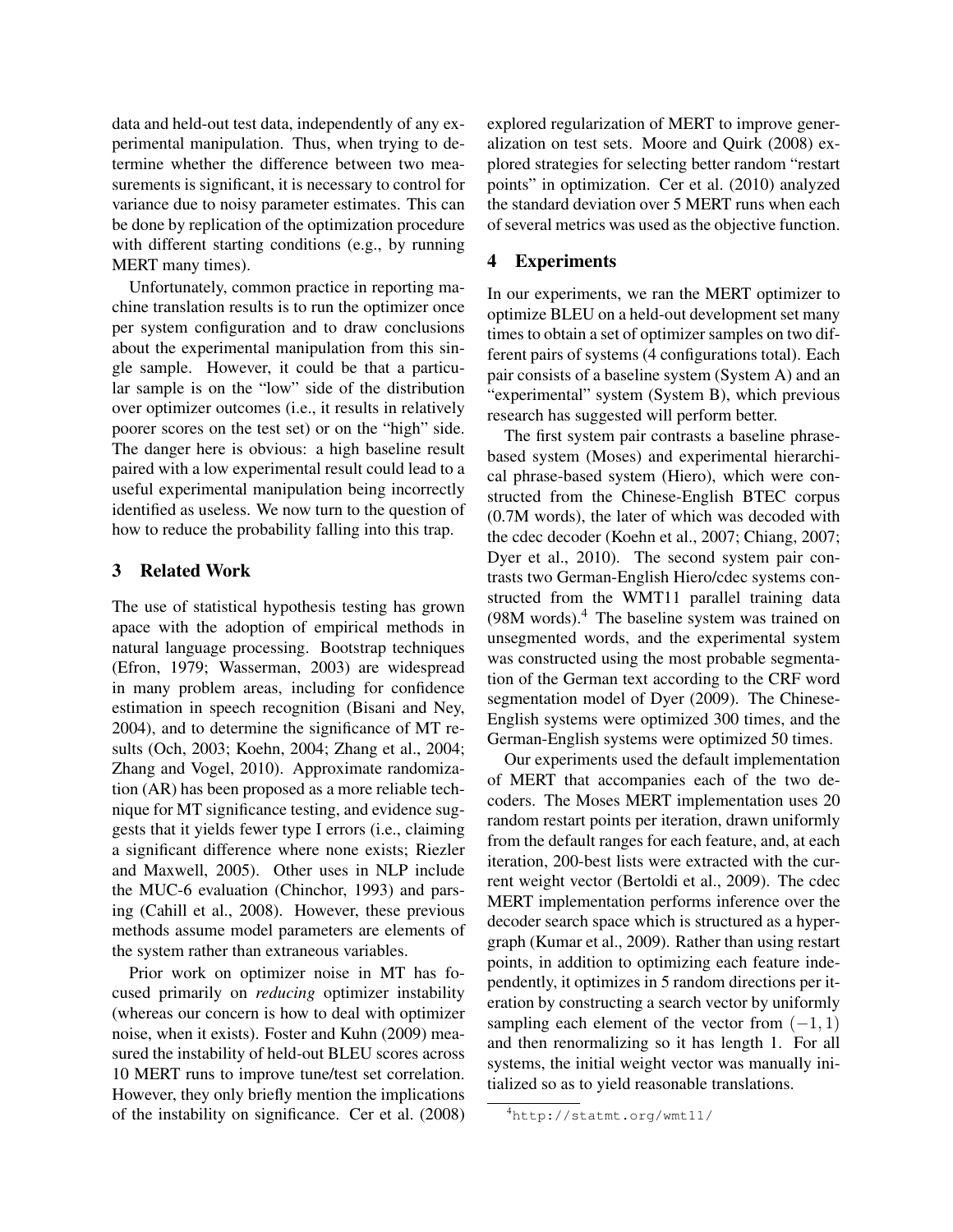| Metric                             | <b>System</b>   | Avg  | $S_{\text{sel}}$ | S <sub>dev</sub> | $S$ test |  |  |  |
|------------------------------------|-----------------|------|------------------|------------------|----------|--|--|--|
| BTEC Chinese-English ( $n = 300$ ) |                 |      |                  |                  |          |  |  |  |
| <b>BLEU</b> $\uparrow$             | System A        | 48.4 | 1.6              | 0.2              | 0.5      |  |  |  |
|                                    | System B        | 49.9 | 1.5              | 0.1              | 0.4      |  |  |  |
| $MET \uparrow$                     | System A        | 63.3 | 0.9              |                  | 0.4      |  |  |  |
|                                    | System B        | 63.8 | 0.9              |                  | 0.5      |  |  |  |
| TER $\downarrow$                   | System A        | 30.2 | 1.1              |                  | 0.6      |  |  |  |
|                                    | System B        | 28.7 | 1.0              |                  | 0.2      |  |  |  |
| WMT German-English $(n = 50)$      |                 |      |                  |                  |          |  |  |  |
| <b>BLEU</b> $\uparrow$             | System A        | 18.5 | 0.3              | 0.0              | 0.1      |  |  |  |
|                                    | System B        | 18.7 | 0.3              | 0.0              | 0.2      |  |  |  |
| $MET \uparrow$                     | System A        | 49.0 | 0.2              |                  | 0.2      |  |  |  |
|                                    | System B        | 50.0 | 0.2              |                  | 0.1      |  |  |  |
| TER $\downarrow$                   | System A        | 65.5 | 0.4              |                  | 0.3      |  |  |  |
|                                    | <b>System B</b> | 64.9 | 0.4              |                  | 0.4      |  |  |  |

<span id="page-2-1"></span>Table 1: Measured standard deviations of different automatic metrics due to test-set and optimizer variability.  $s_{\text{dev}}$  is reported only for the tuning objective function BLEU.

Results are reported using BLEU [\(Papineni et](#page-0-3) [al., 2002\)](#page-0-3), METEOR<sup>[5](#page-2-0)</sup> [\(Banerjee and Lavie, 2005;](#page-0-3) [Denkowski and Lavie, 2010\)](#page-0-3), and TER [\(Snover et](#page-0-3) [al., 2006\)](#page-0-3).

#### 4.1 Extraneous variables in one system

In this section, we describe and measure (on the example systems just described) three extraneous variables that should be considered when evaluating a translation system. We quantify these variables in terms of standard deviation s, since it is expressed in the same units as the original metric. Refer to Table [1](#page-2-1) for the statistics.

**Local optima effects**  $s_{\text{dev}}$  The first extraneous variable we discuss is the stochasticity of the optimizer. As discussed above, different optimization runs find different local maxima. The noise due to this variable can depend on many number of factors, including the number of random restarts used (in MERT), the number of features in a model, the number of references, the language pair, the portion of the search space visible to the optimizer (e.g. 10 best, 100-best, a lattice, a hypergraph), and the size of the tuning set. Unfortunately, there is no proxy to estimate this effect as with bootstrap resampling. To control for this variable, we must run the optimizer multiple times to estimate the spread it induces on the *development set*. Using the n optimizer samples, with  $m_i$  as the translation quality measurement of the development set for the ith optimization run, and  $\overline{m}$  is the average of all  $m_i$ s, we report the standard deviation over the tuning set as  $s_{\text{dev}}$ :

$$
s_{\text{dev}} = \sqrt{\sum_{i=1}^{n} \frac{(m_i - \overline{m})^2}{n-1}}
$$

A high  $s_{\text{dev}}$  value may indicate that the optimizer is struggling with local optima and changing hyperparameters (e.g. more random restarts in MERT) could improve system performance.

Overfitting effects  $s_{test}$  As with any optimizer, there is a danger that the optimal weights for a tuning set may not generalize well to unseen data (i.e., we overfit). For a randomized optimizer, this means that parameters can generalize to different degrees over multiple optimizer runs. We measure the spread induced by optimizer randomness on the test set metric score  $s_{\text{test}}$ , as opposed to the overfitting effect in isolation. The computation of  $s_{\text{test}}$  is identical to  $s_{\text{dev}}$ except that the  $m_i$ s are the translation metrics calculated on the *test set*. In Table [1,](#page-2-1) we observe that  $s_{\text{test}} > s_{\text{dev}}$ , indicating that optimized parameters are likely not generalizing well.

**Test set selection**  $\overline{s_{\text{sel}}}$  The final extraneous variable we consider is the selection of the test set itself. A good test set should be representative of the domain or language for which experimental evidence is being considered. However, with only a single test corpus, we may have unreliable results because of idiosyncrasies in the test set. This can be mitigated in two ways. First, replication of experiments by testing on multiple, non-overlapping test sets can eliminate it directly. Since this is not always practical (more test data may not be availabile), the widely-used bootstrap resampling method  $(\S$ [3\)](#page-1-1) also controls for test set effects by resampling multiple "virtual" test sets from a single set, making it possible to infer distributional parameters such as the standard deviation of the translation metric over (very similar) test sets. $6$  Furthermore, this can be done for each of our optimizer samples. By averaging the bootstrap-estimated standard deviations over

<span id="page-2-0"></span><sup>5</sup>METEOR version 1.2 with English ranking parameters and all modules.

<span id="page-2-2"></span><sup>&</sup>lt;sup>6</sup>Unlike actually using multiple test sets, bootstrap resampling does not help to re-estimate the mean metric score due to test set spread (unlike actually using multiple test sets) since the mean over bootstrap replicates is approximately the aggregate metric score.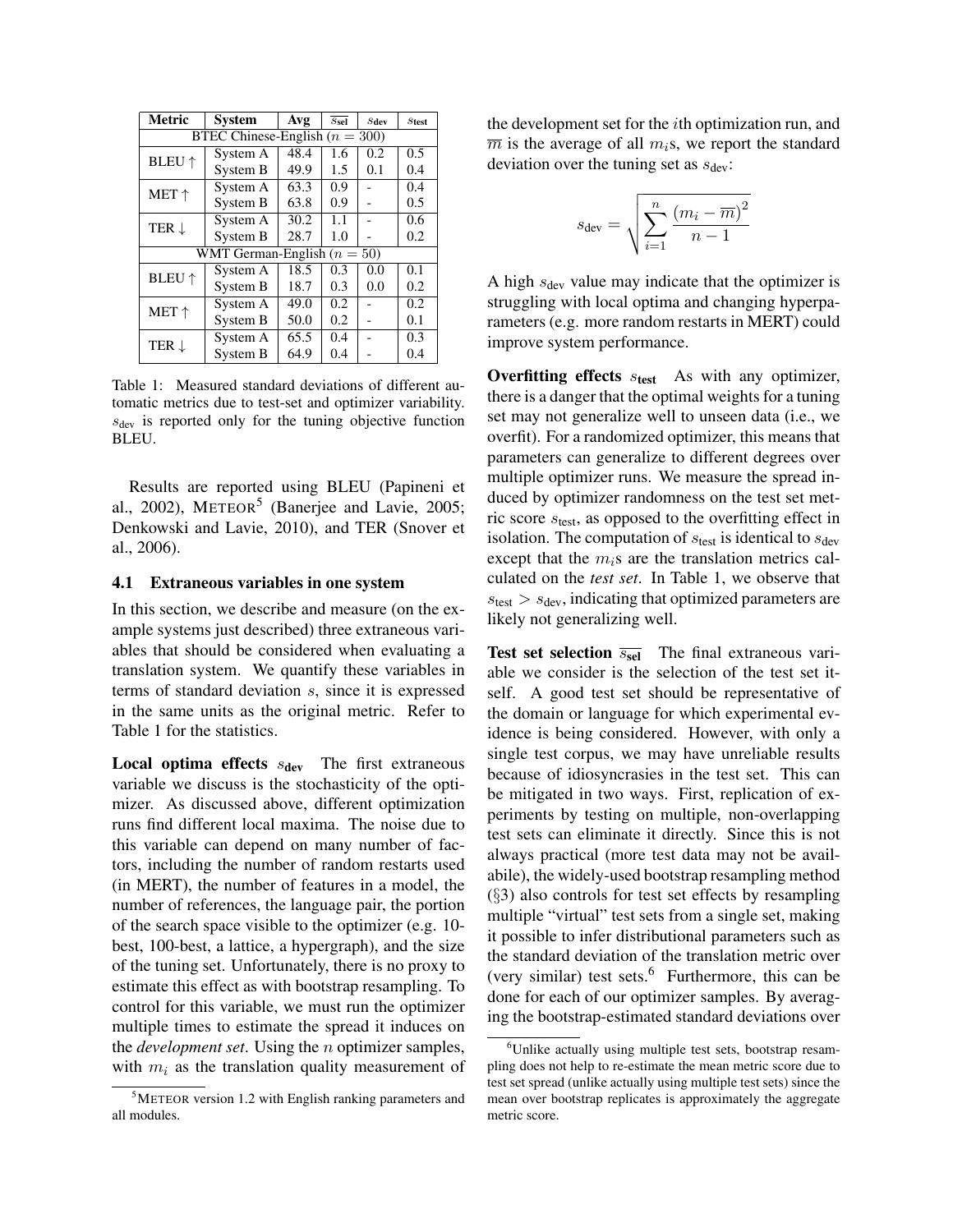optimizer samples, we have a statistic that jointly quantifies the impact of test set effects and optimizer instability on a test set. We call this statistic  $\overline{s_{\text{sel}}}$ . Different values of this statistic can suggest methodological improvements. For example, a large  $\overline{s_{\text{sel}}}$  indicates that more replications will be necessary to draw reliable inferences from experiments on this test set, so a larger test set may be helpful.

To compute  $\overline{s_{\text{sel}}}$ , assume we have *n* independent optimization runs which produced weight vectors that were used to translate a test set  $n$  times. The test set has  $\ell$  segments with references  $\bf{R}$  =  $\langle R_1, R_2, \ldots, R_\ell \rangle$ . Let  $\mathcal{X} = \langle \mathbf{X}_1, \mathbf{X}_2, \ldots, \mathbf{X}_n \rangle$ where each  $X_i = \langle X_{i1}, X_{i2}, \ldots, X_{i\ell} \rangle$  is the list of translated segments from the ith optimization run list of the  $\ell$  translated segments of the test set. For each hypothesis output  $\mathbf{X}_i$ , we construct  $k$  bootstrap replicates by drawing  $\ell$  segments uniformly, *with re* $placement$ , from  $\mathbf{X}_i$ , together with its corresponding reference. This produces  $k$  virtual test sets for each optimization run  $i$ . We designate the score of the *j*th virtual test set of the *i*th optimization run with  $m_{ij}$ . If  $\overline{m_i} = \frac{1}{k}$  $\frac{1}{k} \sum_{j=1}^{k} m_{ij}$ , then we have:

$$
s_i = \sqrt{\sum_{j=1}^k \frac{(m_{ij} - \overline{m_i})^2}{k - 1}}
$$

$$
\overline{s_{\text{sel}}} = \frac{1}{n} \sum_{i=1}^n s_i
$$

#### 4.2 Comparing Two Systems

In the previous section, we gave statistics about the distribution of evaluation metrics across a large number of experimental samples (Table [1\)](#page-2-1). Because of the large number of trials we carried out, we can be extremely confident in concluding that for both pairs of systems, the experimental manipulation accounts for the observed metric improvements, and furthermore, that we have a good estimate of the magnitude of that improvement. However, it is not generally feasible to perform as many replications as we did, so here we turn to the question of how to compare two systems, accounting for optimizer noise, but without running 300 replications.

We begin with a visual illustration how optimizer instability affects test set scores when comparing two systems. Figure [1](#page-3-0) plots the histogram of the 300 optimizer samples each from the two BTEC Chinese-English systems. The phrase-based



<span id="page-3-0"></span>Figure 1: Histogram of test set BLEU scores for the BTEC phrase-based system (left) and BTEC hierarchical system (right). While the difference between the systems is 1.5 BLEU in expectation, there is a non-trivial region of overlap indicating that some random outcomes will result in little to no difference being observed.



<span id="page-3-1"></span>Figure 2: Relative frequencies of obtaining differences in BLEU scores on the WMT system as a function of the number of optimizer samples. The expected difference is 0.2 BLEU. While there is a reasonably high chance of observing a non-trivial improvement (or even a decline) for 1 sample, the distribution quickly peaks around the expected value given just a few more samples.

system's distribution is centered at the sample mean 48.4, and the hierarchical system is centered at 49.9, a difference of 1.5 BLEU, corresponding to the widely replicated result that hierarchical phrase-based systems outperform conventional phrase-based systems in Chinese-English translation. Crucially, although the distributions are distinct, there is a non-trivial region of overlap, and experimental samples from the overlapping region could suggest the opposite conclusion!

To further underscore the risks posed by this overlap, Figure [2](#page-3-1) plots the relative frequencies with which different BLEU score deltas will occur, as a function of the number of optimizer samples used.

When is a difference significant? To determine whether an experimental manipulation results in a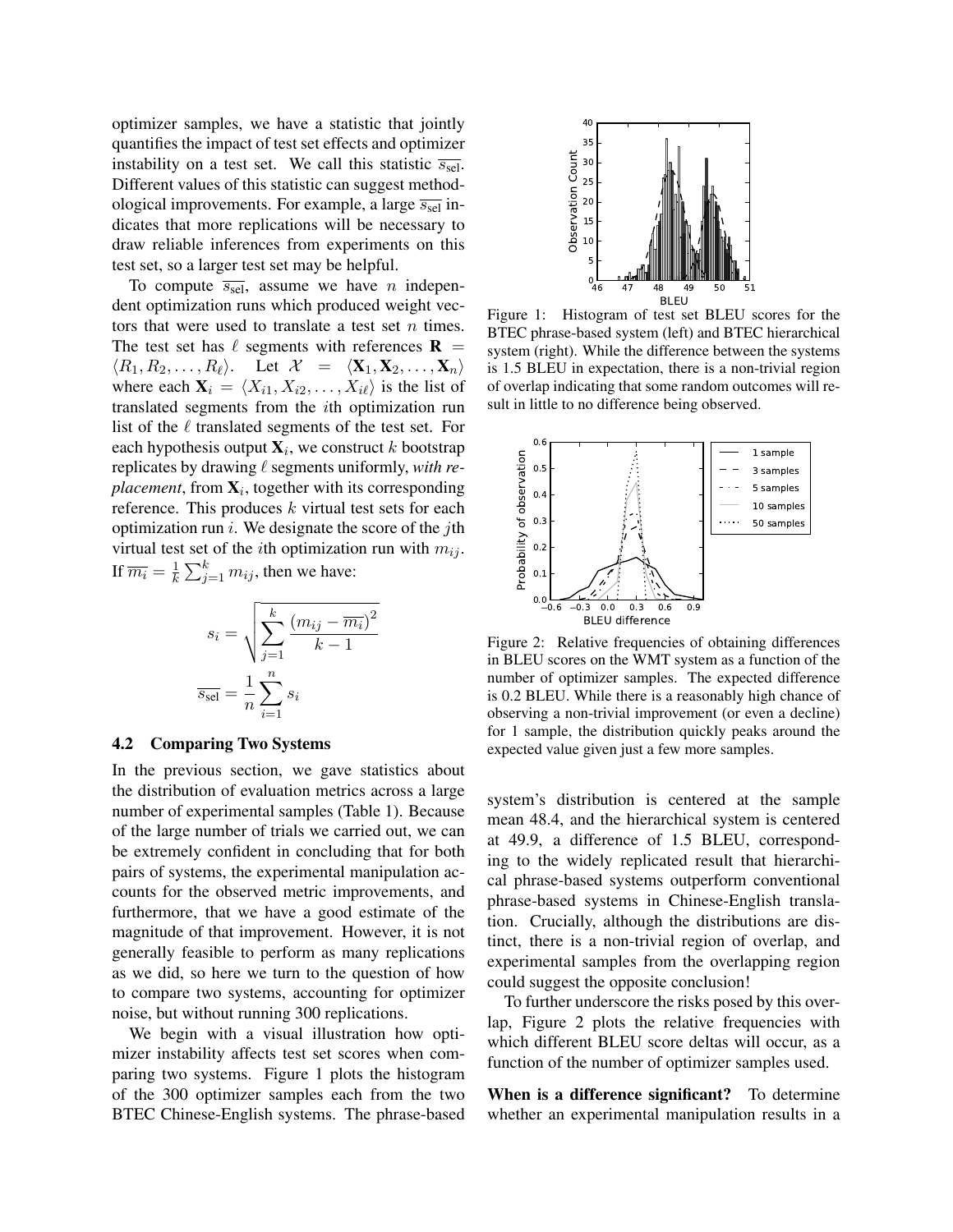statistically reliable difference for an evaluation metric, we use a stratified approximate randomization (AR) test. This is a nonparametric test that approximates a paired permutation test by sampling permutations [\(Noreen, 1989\)](#page-0-3). AR estimates the probability (p-value) that a measured difference in metric scores arose by chance by randomly exchanging sentences between the two systems. If there is no significant difference between the systems (i.e., the null hypothesis is true), then this shuffling should not change the computed metric score. Crucially, this assumes that the samples being analyzed are representative of all extraneous variables that could affect the outcome of the experiment. Therefore, we must include multiple optimizer replications. Also, since metric scores (such as BLEU) are in general not comparable across test sets, we stratify, exchanging only hypotheses that correspond to the same sentence.

Table [2](#page-4-0) shows the p-values computed by AR, testing the significance of the differences between the two systems in each pair. The first three rows illustrate "single sample" testing practice. Depending on luck with MERT, the results can vary widely from insignificant (at  $p > .05$ ) to highly significant.

The last two lines summarize the results of the test when a small number of replications are performed, as ought to be reasonable in a research setting. In this simulation, we randomly selected  $n$  optimizer outputs from our large pool and ran the AR test to determine the significance; we repeated this procedure 250 times. The p-values reported are the pvalues at the edges of the *95% confidence interval* (CI) according to AR seen in the 250 simulated comparison scenarios. These indicate that we are very likely to observe a significant difference for BTEC at  $n = 5$ , and a very significant difference by  $n = 50$ (Table [2\)](#page-4-0). Similarly, we see this trend in the WMT system: more replications leads to more significant results, which will be easier to reproduce. Based on the average performance of the systems reported in Table [1,](#page-2-1) we *expect* significance over a large enough number of independent trials.

#### 5 Discussion and Recommendations

No experiment can completely control for all possible confounding variables. Nor are metric scores (even if they are statistically reliable) a substitute for thorough human analysis. However, we believe that the impact of optimizer instability has been ne-

|                     |          |          | $p$ -value      |                |  |
|---------------------|----------|----------|-----------------|----------------|--|
| $\boldsymbol{n}$    | System A | System B | <b>BTEC</b>     | <b>WMT</b>     |  |
|                     | high     | low      | 0.25            | 0.95           |  |
| 1                   | median   | median   | 0.15            | 0.13           |  |
|                     | low      | high     | 0.0003          | 0.003          |  |
| $p$ -value (95% CI) |          |          |                 |                |  |
| 5                   | random   | random   | $0.001 - 0.034$ | $0.001 - 0.38$ |  |
| 50                  | random   | random   | $0.001 - 0.001$ | $0.001 - 0.33$ |  |

<span id="page-4-0"></span>Table 2: Two-system analysis: AR  $p$ -values for three different "single sample" scenarios that illustrate different pathological scenarios that can result when the sampled weight vectors are "low" or "high." For "random," we simulate an experiments with  $n$  optimization replications by drawing n optimized system outputs from our pool and performing AR; this simulation was repeated 250 times and the 95% CI of the AR p-values is reported.

glected by standard experimental methodology in MT research, where single-sample measurements are too often used to assess system differences. In this paper, we have provided evidence that optimizer instability can have a substantial impact on results. However, we have also shown that it is possible to control for it with very few replications (Table [2\)](#page-4-0). We therefore suggest:

- Replication be adopted as standard practice in MT experimental methodology, especially in reporting results;<sup>[7](#page-4-1)</sup>
- Replication of optimization (MERT) and test set evaluation be performed at least three times; more replications may be necessary for experimental manipulations with more subtle effects;
- Use of the median system according to a trusted metric when *manually* analyzing system output; preferably, the median should be determined based on one test set and a second test set should be manually analyzed.

#### Acknowledgments

We thank Michael Denkowski, Kevin Gimpel, Kenneth Heafield, Michael Heilman, and Brendan O'Connor for insightful feedback. This research was supported in part by the National Science Foundation through TeraGrid resources provided by Pittsburgh Supercomputing Center under TG-DBS110003; the National Science Foundation under IIS-0713402, IIS-0844507, IIS-0915187, and IIS-0915327; the DARPA GALE program, the U. S. Army Research Laboratory, and the U. S. Army Research Office under contract/grant number W911NF-10-1-0533.

<span id="page-4-1"></span><sup>&</sup>lt;sup>7</sup>Source code to carry out the AR test for multiple optimizer samples on the three metrics in this paper is available from <http://github.com/jhclark/multeval>.